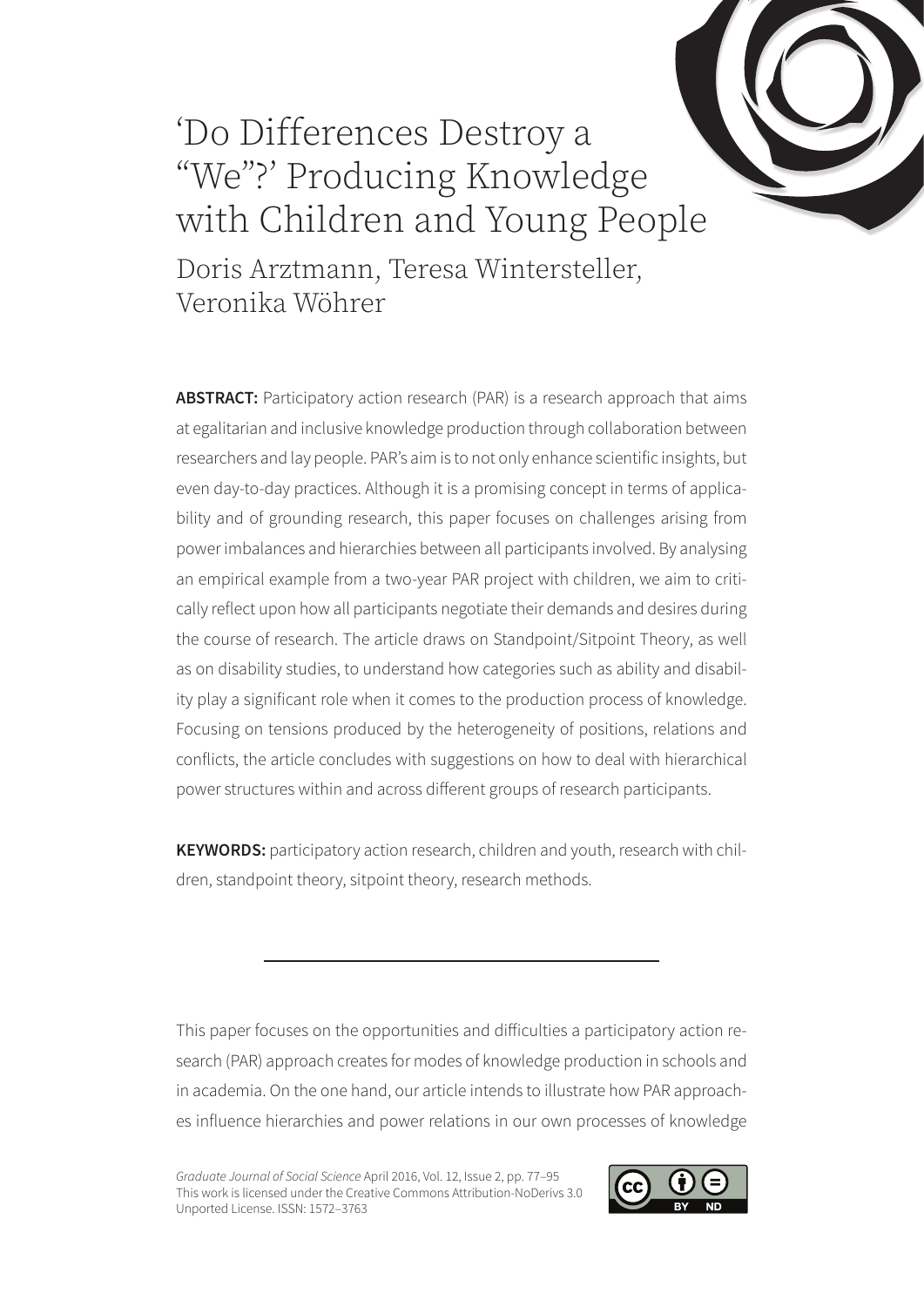production. Joanne Hill reminds us that 'the relationships that are developed between researchers and participants, the knowledge that is produced and the epistemological and theoretical foundations can be affected by how, as powerful researchers, we aim to observe and analyse" (Hill 2013, 133). On the other hand, we offer considerations on how power relations at play within (!) the group of coresearchers contribute to the complexity of the research process. While different positions, interests and resources between researchers and co-researchers are often described in the literature on PAR (e.g. Kemmis and McTaggart 2000; Reason and Bradbury 2008), we argue that these also have a significant impact on ways of knowing between and within different (groups of) researchers and co-researchers. We would therefore like to address the following questions in our article: how can we as researchers deal with heterogeneity among co-researchers? How does it affect the research process and the results? What can we learn from failed attempts to listen to one another? The handling of power imbalances between and within groups of participants poses challenges for the research process and the usage of research results, but we argue that PAR as an ambitious, participative research paradigm opens up space to reflect on these.

This paper presents empirical data, reflections and analysis gathered in the course of our work in a participatory action research project called 'Grenzgänge. Feldforschung mit Schüler\_innen [Transgressing Borders. Fieldwork with Pupils],' conducted by the Vienna-based association Science Communications Research.<sup>1</sup> We – five scholars with transdisciplinary backgrounds in sociology, political science, cultural anthropology, arts education and psychology – conducted field work with 18 students at a Viennese secondary school, aged between 9 and 14 years. The school is an integrative all-day school with mixed-ability learners. It offers mixed-age classes, which are mostly geared toward Montessori and Freinet pedagogy. We were thus working with students of different ages, genders and abilities, from very different economic and educational as well as migrant and non-migrant backgrounds. In the course of five months, the students and social scientists worked together in eight different research groups around questions the students had chosen, within our overall topic of 'borders at school'. Within this research framework the students could choose any topic for their research projects. As the students were not involved in writing the project proposal, we as accompanying researchers tried to keep the topic as open as possible.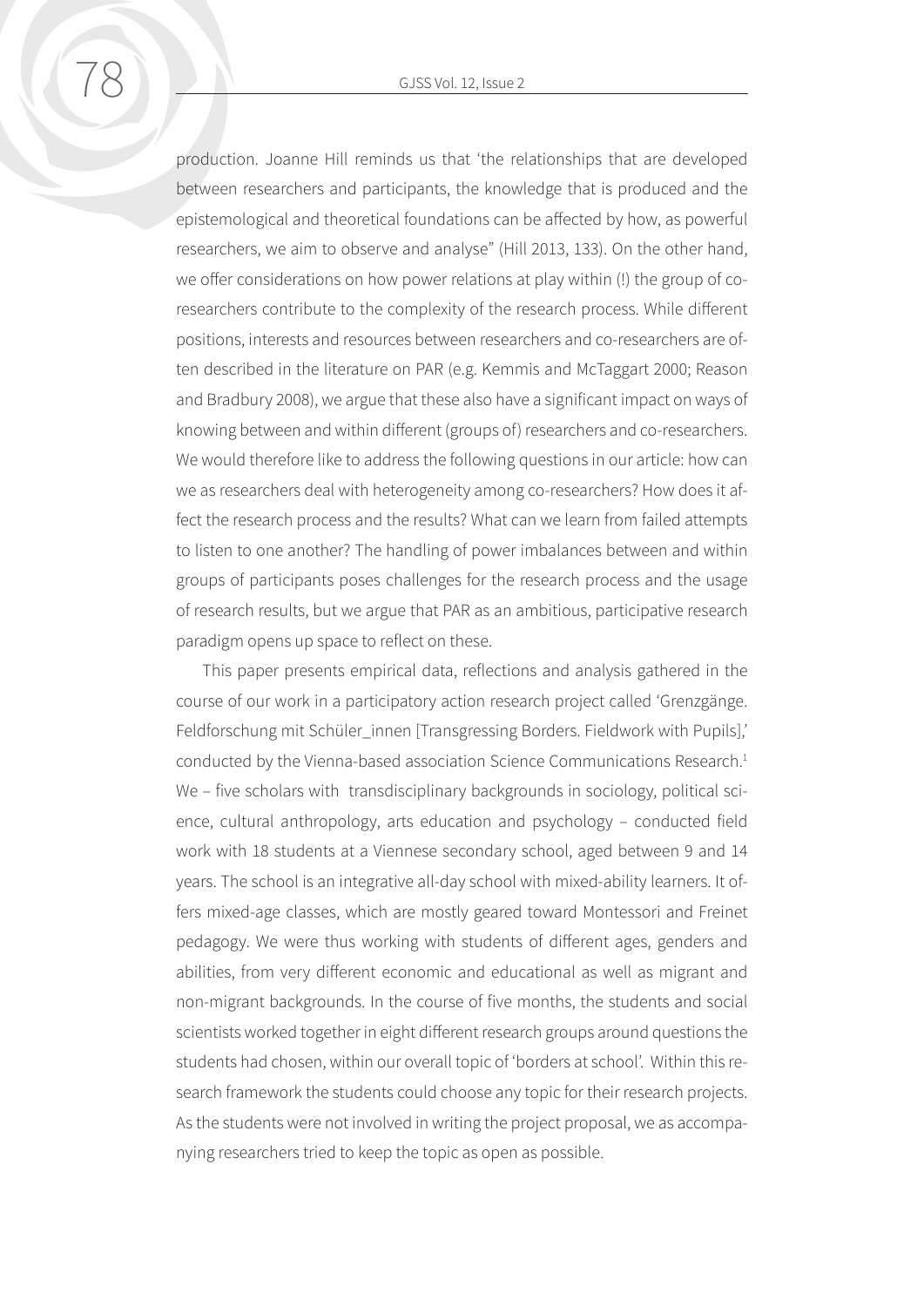The empirical data consists of observational protocols of all the research group sessions, written by the relevant social science researchers, as well as audio transcripts of discussions and interviews conducted by the co-researchers. Additional material we were able to use includes entries in the research diaries and posters created by the students, summarizing their research content and their analysis. Our analysis is based on the Grounded Theory methods developed by Strauss and Corbin (1996), and on the technique of *Sequenzanalyse*, as elaborated by Froschauer and Lueger (1992).

## Participatory Action Research – Aims and Ambitions

Participatory action research as a research paradigm not only fosters the active involvement of 'lay people' in the research process, but allocates them a central role as co-researchers: PAR aims at exploring research questions and using methods that are chosen by non-scientist actors in a social field. PAR is therefore a research approach that creates knowledge which questions the borders between academic disciplines, and between scientific and non-scientific ways of knowledge production (Reason and Bradbury 2008; Whyte 1999). By advising and supporting non-trained researchers in conducting joint research projects at school, we as researchers – in collaboration with the pupils – produced sets of (scientific) knowledge about their school and lifeworlds. This knowledge was not only developed to understand everyday practices, but also to challenge, change and enhance these practices. In addition, PAR as a research paradigm opens up space for critical selfreflection on epistemic preconditions, and on the ongoing academic boundary work within scientific fields.

In our case, the co-researchers are not only non-scientists, but also children and school pupils. This means that they, even more than adult co-researchers, are perceived as receivers of knowledge rather than as producers of knowledge. Due to their age, they are seen as less experienced and knowing (for a critical view of this see e.g. Kellett 2010; Groundwater-Smith et al. 2015), and at school they are often perceived as 'learners', not as 'knowers' or 'teachers' (e.g. Feichter 2014). Nevertheless, there is a growing number of studies that address children as researchers. Literature on participatory (action) research with children often focuses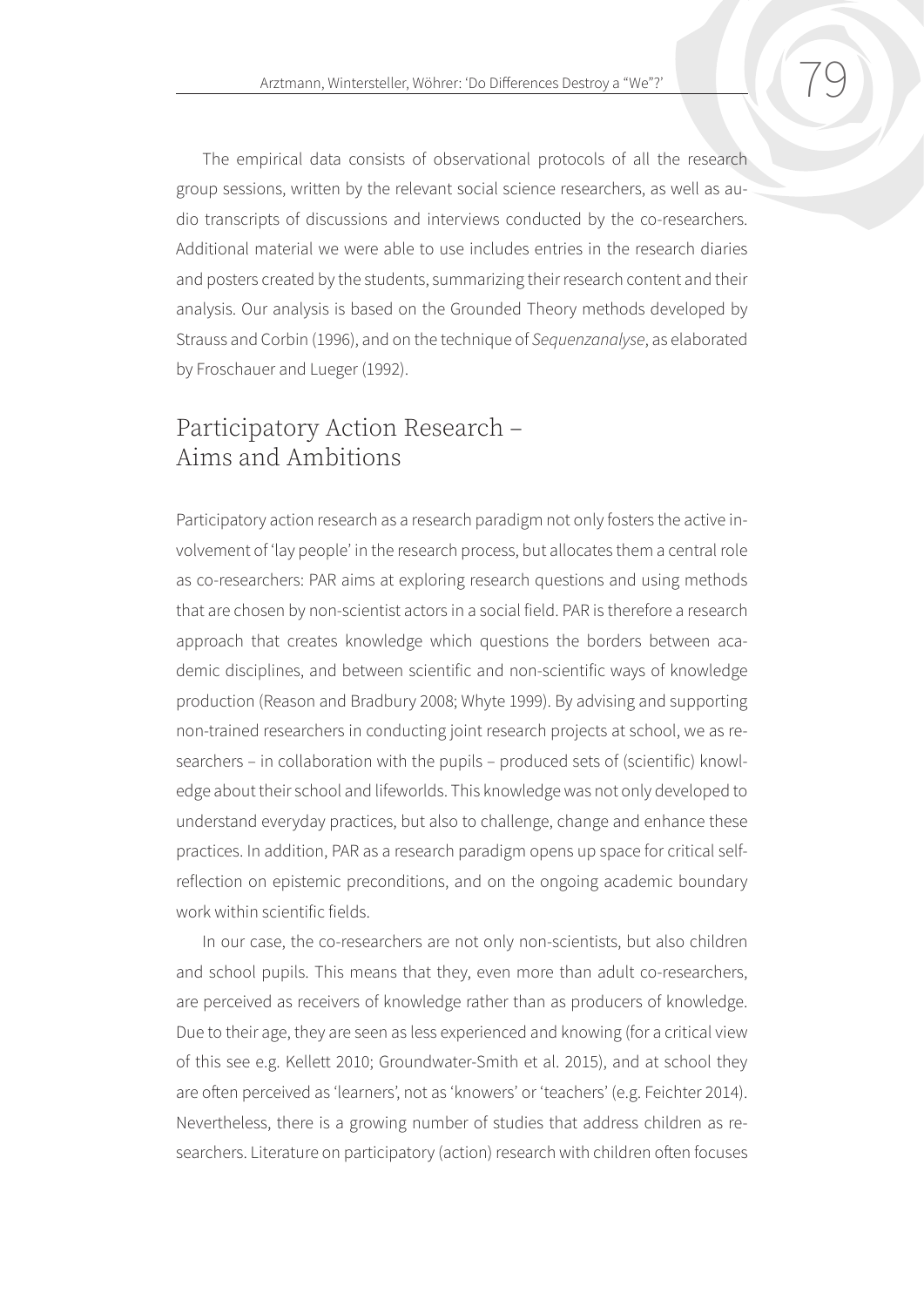80 GJSS Vol. 12, Issue 2

on children's rights and the UN Convention on the Rights of the Child, arguing in favour of including the perspectives of children in social research (e.g. Groundwater-Smith et al. 2015; Trollvik et al. 2013; Prout and James 1996). We want to argue that in addition to political and democratic motivations, there are also epistemic reasons to do participatory research with children. Taking into account Standpoint and Sitpoint Theory (Harding 2004; Garland-Thomson 2002), as well as theoretical concepts of objectivity which draw on communities and networks as the main unit of knowledge production (e.g. Longino 1990; Haraway 1988), we argue that it is difficult to produce knowledge about borders at school without integrating the students' knowledge.

Standpoint and Sitpoint theorists argue that all knowledge is situated, and that every person speaks from a unique point of view, which is shaped by social categories such as race, class or gender, and by experiences, world views, or ideologies. Each standpoint enables us to see, question and address certain issues, but prevents us from seeing others. While this would lead to relativism if knowledge production were conceptualized as an individual process, authors like Donna Haraway (1988) or Helen Longino (1990) stress that scientific knowledge is and should be produced in communities or networks. Longino (ibid.) argues that the more heterogeneous the participants of these communities are, and the more democratic and egalitarian the process of communication is, the more valuable and objective is the knowledge elaborated in these communities. Therefore, the variety of knowledge producers should not be limited to scientists. Everybody affected by the results of scientific knowledge, including lay persons (Longino 1990, Rose 1994) should be involved. Accordingly, it seems a pressing matter to involve students' perspectives in research on schools. The validity of knowledge about school increases, if those who are most affected by it take part in its production. Additionally, this approach contributes to blurring the boundaries between science and its application, while trying to improve both. As we will see later on, the involvement of actors who are not experienced in using research methods often requires non-canonical procedures and takes unusual forms.

Currently, the consideration of students' perspectives takes different shapes in different research projects, and some involve students as objects of research rather than as active researchers (for a critical view of this see Kellett 2010; Feichter 2014). We believe that including students' perspectives means giving them a chance to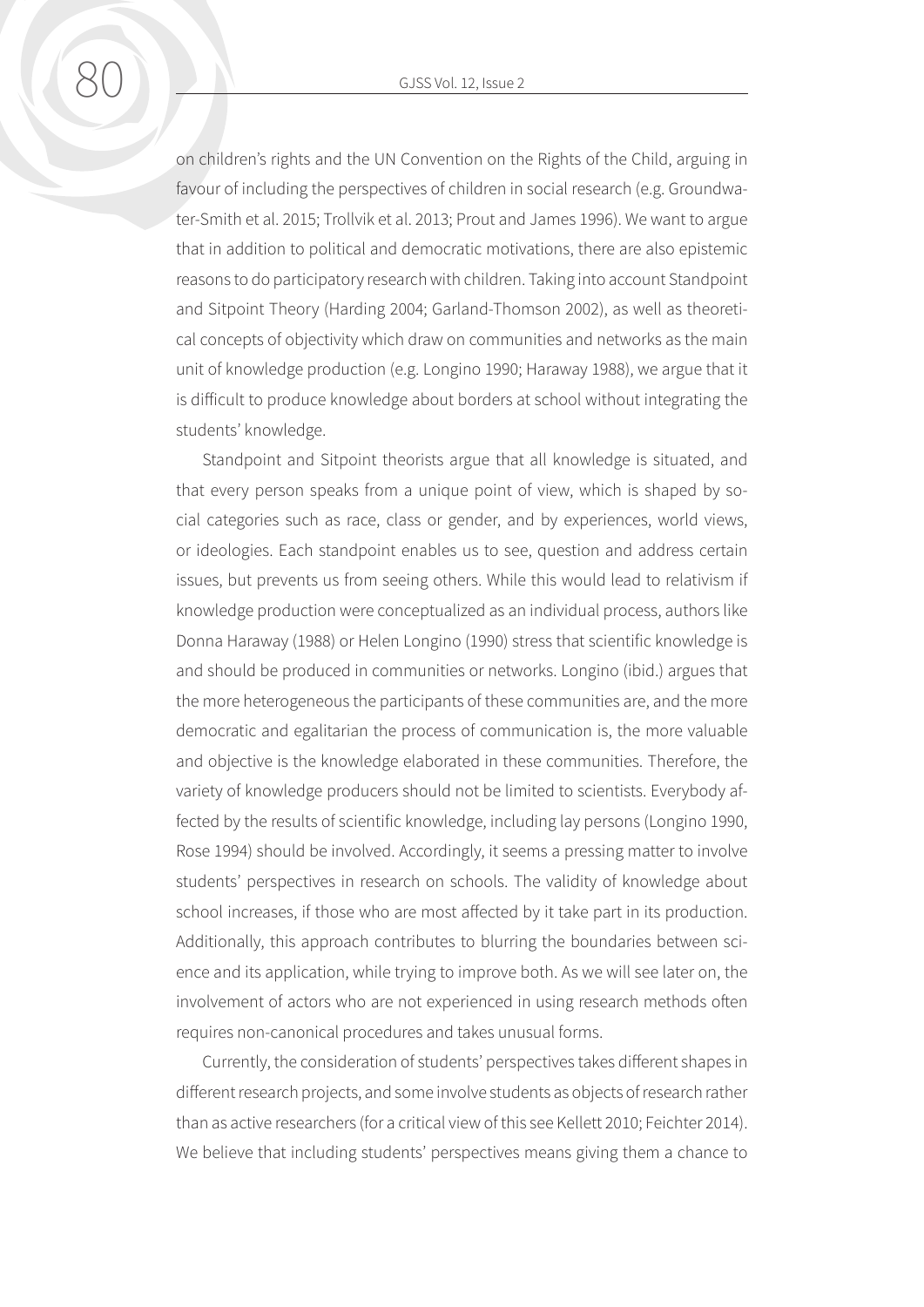address and ask their own questions, and supporting them as they develop their own reflections and analysis. However, the results of this research are used differently by different participants. In another text (Wöhrer and Höcher 2012), we have tried to capture this way of working together, sharing ideas and reaching seemingly common results, while still having different understandings of the situation and different overall goals. For this we have used the concept of the 'boundary object' (Star and Griesemer 1989). In their analysis of the foundation of the Berkeley Museum of Vertebrate Zoology, Susan L. Star and James R. Griesemer show that objects which inhabit several social worlds and have different meanings in each of them may function very well as communication tools in processes of knowledge production. What is most interesting for us is their observation that these boundary objects never had the same meaning for all the different people involved. Nevertheless, they were able to cooperate successfully: boundary objects formed spaces that everyone could somehow identify or work with. In participatory action research, it is particular terms, concepts, ideas, tools or aims, or even research approaches that form such boundary objects. All the researchers and co-researchers involved can somehow find a use for this idea, tool, concept, etc. and deploy it for their own requirements. As researchers, it is our aim to discuss epistemic and methodological issues around PAR with academic communities, e.g. through publishing in this journal. This accounts for a part of our lifeworlds as scientists, while the students are more involved in researching and changing their immediate school environment. Our joint PAR research provided opportunities for various goals. This article represents our voices as researchers, however, we published texts and research presentations by the students on the webpage of our previous project (Tricks 2009), as well as in the forthcoming book on our research (Wöhrer et al, forthcoming).

## Theories of Knowing: Contradictions, Partiality, and Legitimacy

Conflicts about whose voice is legitimate, reasonable and deserves a hearing are enmeshed in power structures, which can be found in schools and academia alike. As described above, the assertion that social position influences truth claims is a well-developed argument in feminist standpoint theory (Harding 2004). This the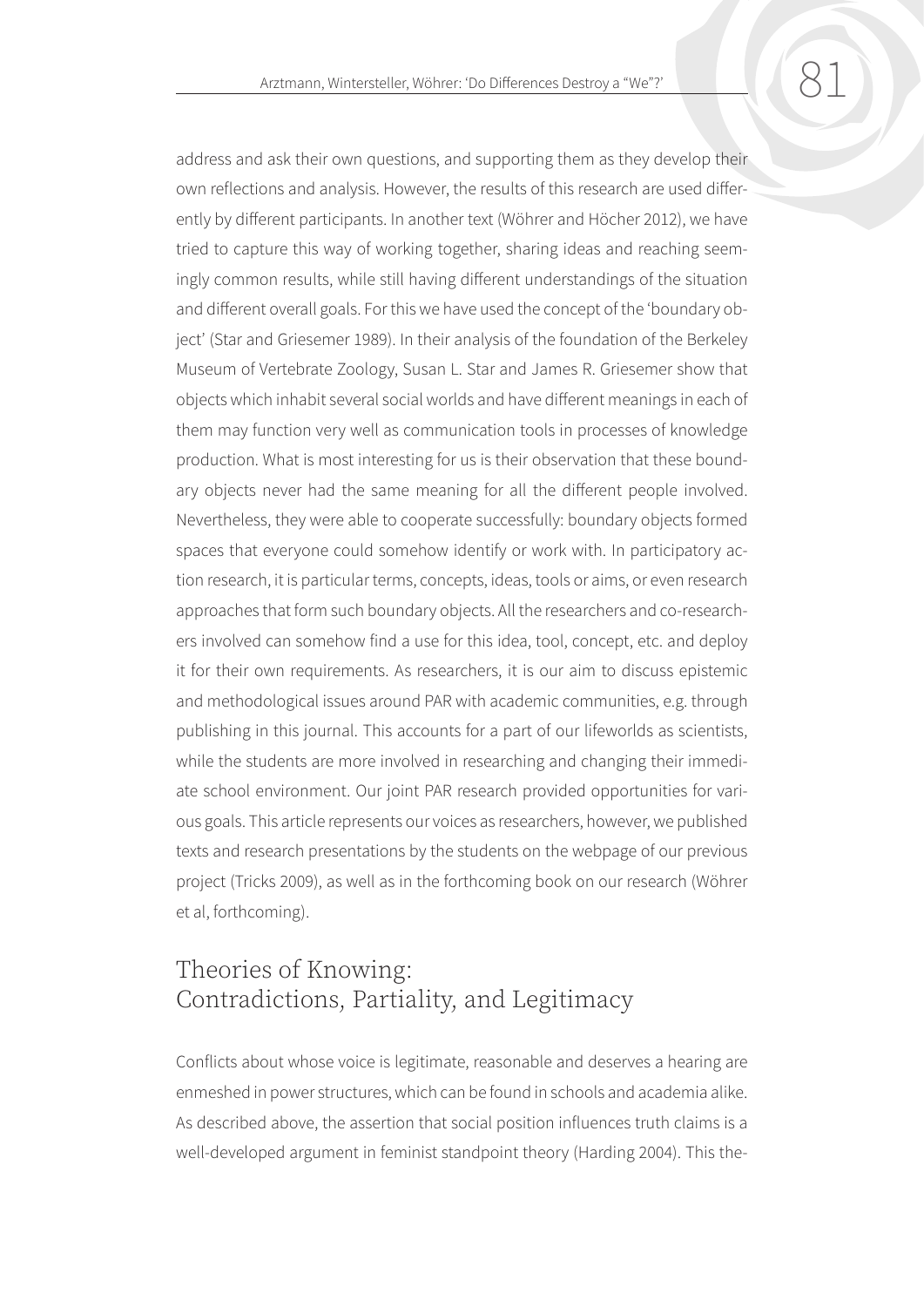ory makes three principal claims: (1) knowledge is socially situated; (2) marginalized groups are socially situated in ways that make it more possible for them to be aware of things and ask questions than it is for the non-marginalized; (3) research, particularly research that focuses on power relations, should begin with the lives of the marginalized.

When we consider these claims of feminist standpoint theory, PAR seems to be well suited to including the perspectives of the marginalized – in this case the students. Yet these claims give no pointers on how to deal with the conflicting, contradictory and intersecting power imbalances within different groups of students and researchers. What if the claim that research should begin with the lives of the marginalized were ambivalent, because PAR researchers as well as co-researchers are enmeshed in privileged positions? Bringing participants together to engage in collective research on power relations is often simply not enough. We will quote disability scholar Margaret Price to point to some difficulties for participatory research processes:

The notion that any rhetor, including a student or professor, can engage in dialogue about oppression presumes that all rhetors share a universal and 'reasonable' basis for that dialogue. But (…) all voices in the classroom are not and cannot carry equal legitimacy, safety, and power in dialogue. Nor do all rhetors bring an equal (or rather, equivalent) sense of what concerns are 'reasonable', what are 'rational' and 'appropriate' ways to voice ideas – in short what sort of human to be in the classroom. (Price 2009, 40)

The hierarchical power structures at play in the classroom influence the process of knowledge production, shaping it with *contradictory, partial, and irreducible means* (Price ibid.). If we think this position of disability scholar Margaret Price through, the position of the rhetor (signer) affects the attribution of abilities (and disabilities) to certain actors in the process of scientific knowledge production, in universities, classrooms and beyond.

Rosemarie Garland-Thomson (2002) therefore suggests an extension of feminist standpoint theory by calling her body of work 'sitpoint theory'. Her use of the term 'sitpoint' particularizes standpoint theory to disabled women by calling attention to the ableist, normative assumption that one perceives the world from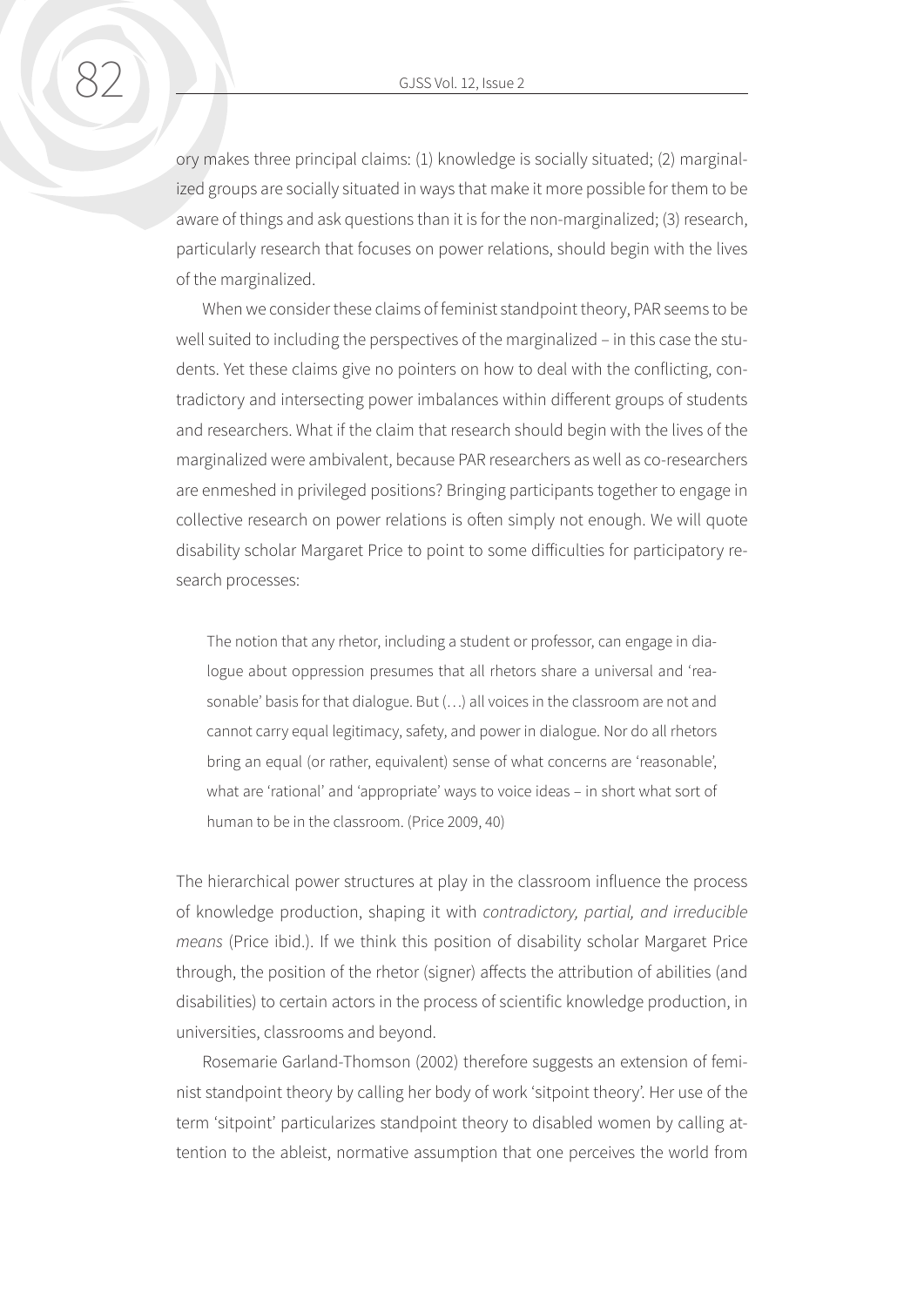a standing rather than a sitting position. The author thus sees 'disability' as historically contingent, cultural and socially organized or constituted. From this sitting vantage point, Rosemarie Garland Thomson formulates a critique of ableism (the notion that a person always functions in a healthy and able manner and the construction of an other based on everything that is in any way deficient). A key point in this 'project of ableism,' as Fiona Kumari Campbell calls it (2009, 3), is the normative notion of a bodily and mental ideal standard that can be fundamentally distinguished from everything that deviates from it. The 'healthy' body/ mind norm is constituted by distinguishing it from bodies/minds considered 'disabled' or 'dysfunctional.' In this sense, 'disability' does not refer to a physical impairment, but to the entire context of practices, structures and institutions, that is, mechanisms of exclusion that discriminate and, as such, create disability in the first place. Garland-Thomson uses the concept of misfit to grasp the relationship of bodies and environments, stating that the constitution or arrangement of an environment constitutes persons as not fitting, furthering exclusion, discrimination and alienation of people with disabilities (Garland-Thomson 2011, 597).

Ableist normative assumptions can be traced in ways of knowing in both academia and schools, with 'compulsory able-bodiedness' and 'compulsory ablemindedness' (Kafer 2013) at their normalizing centre, setting standards for ways of knowing. As Margaret Price (2009, 30.) puts it so poignantly, being reasonable, rational, appropriate, and in control of bodily and mental functions is a requirement that is highly valued and trained by academic and educational institutions. Failing these standards – as all humans do, some more often than others – also means failing as an intelligible human. However, various types of embodied knowledge might never become visible due to this normalizing power. Sara Bragg reminds us that most literature on students' research builds on an 'unwritten contract' that students 'speak responsibly, intelligibly and usefully' (Bragg 2001, 70), whereas we might possibly learn the most from those who seem to be 'incomprehensible, recalcitrant or even obnoxious' (Bragg 2001, 70). She argues that we should take our time and learn from the anomalous, from incidents that produce unexpected reactions or disrupt our assumptions.

In the following section we will analyse how differing positions within students' and scientists' voices make a difference in the process of knowledge production, by comparing and analysing ways of knowing from a research group that dealt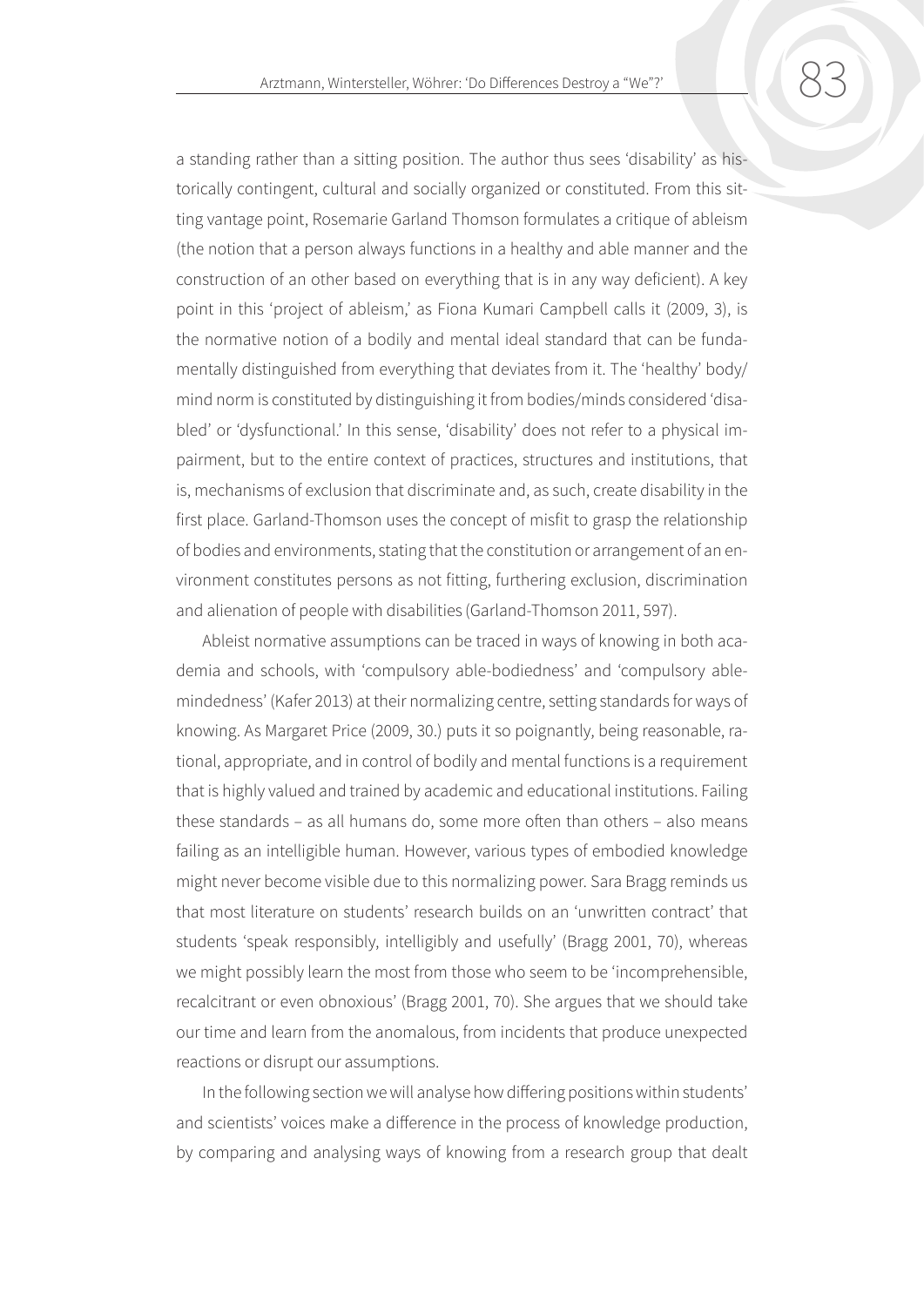with differences within the classroom. Our considerations and findings reflect different strategies, interests, positions and power structures in an interview situation, all of which contributed to the group's knowledge production. Our empirical example might be described as a 'failed' research situation. However, it is this failure that made us reflect and learn important things about PAR.

## Researching Heterogeneity in a Classroom. Where should we begin?

Participatory action research usually starts from problems or points of irritation (Wadsworth 1998). We encouraged our co-researchers to do the same, and to transform their displeasure into research questions. During the first term of our research project, three able-bodied students named Sascha, Nick and Jona2 formed a research group around the question 'Do differences destroy a 'we"?'3 The research topic soon focused on issues about what it means to be disabled in this classroom. Overall, the three able-bodied students had the impression that children with disability status were favoured by their teachers and that the status 'disabled' constituted a sort of unfair advantage for children who had it. Although they tried to understand why pupils with disability status had different sets of classroom rules, they wanted to focus on their criticism of unfair situations. In the classroom and in interactions with teachers, they felt that there was no space to articulate their own position – which was always subordinated to the discourse of inclusion and understanding. When talking to or in front of teachers about these problems, they already incorporated a socially accepted appreciation of why children with disability status are treated differently, and have advantages they do not have. But during the research project, the struggles between different orientations surfaced; the students had to combine personal interests and the feeling of being disadvantaged with the requirement to be appreciative and inclusive. After narrowing down their research topic, they decided to do interviews, one with the teacher about rules for disabled children, and one with Chris, the pupil with a mental impairment status they had been talking about a great deal. They decided to ask about different topics such as friendship, getting angry, being at school and participating in school activities. Chris hirself did a research project about 'Why do siblings fight?' and conducted several interviews with students from hir class,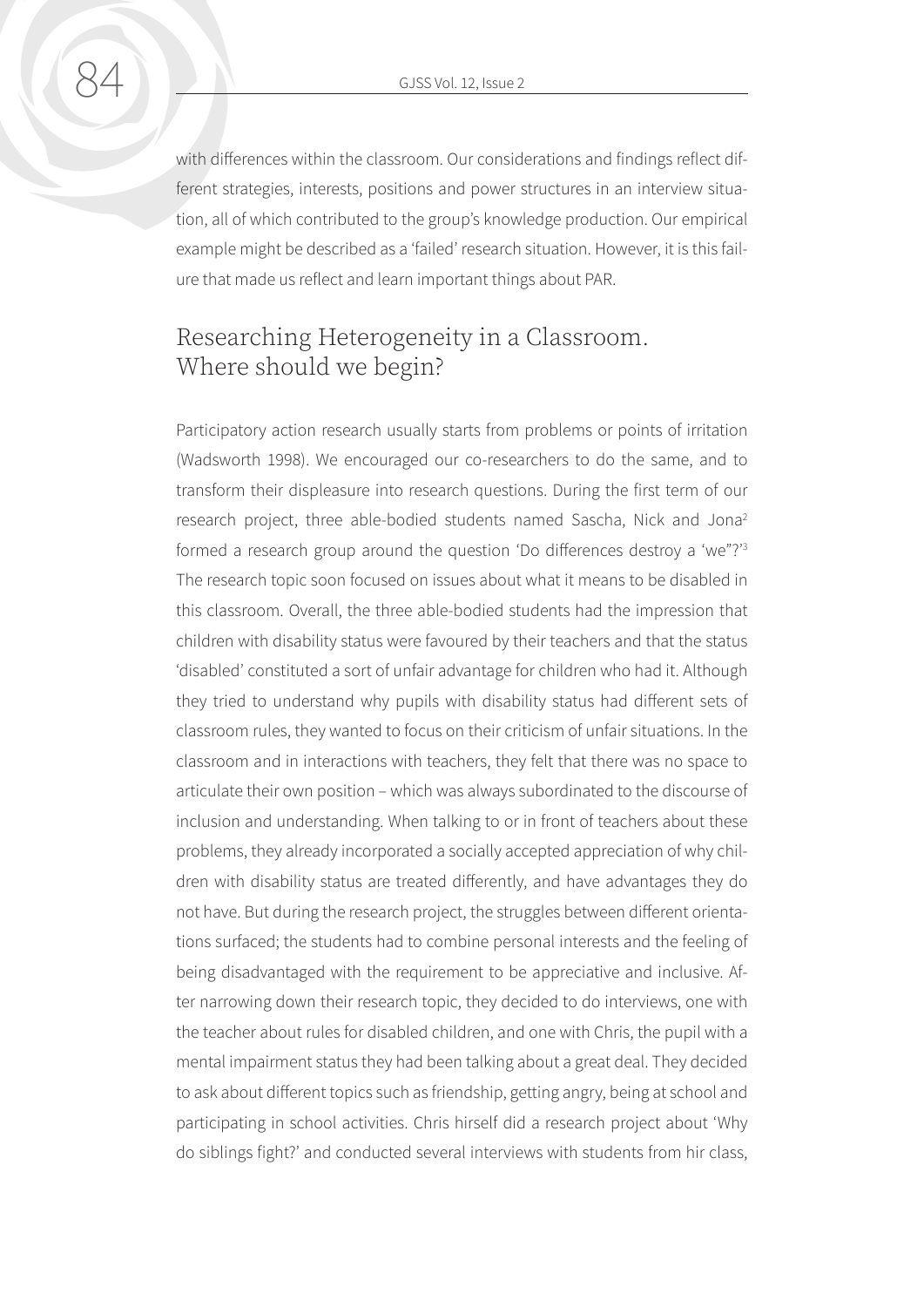including Sascha, Jona and Nick. The following situation captures the moment when they swap roles: Chris has just ended the last interview with Sascha and the three pupils now plan to interview Chris.

*Chris*: I am scared.

*Nick, Jona or Sascha*: Come on, Chris!

*Manu, the researcher*: Well, Chris, dear 'We'-research group, Chris is afraid of being interviewed. I think we first have to clarify what is ok for Chris as an interview and what is ok for you.

*Nick*: You know it's ok. Look!

*Chris*: No, no, no.

*Nick*: Wait, I'm not starting the interview. Well, would it be ok for you if we ask questions and if you don't want to, you just don't give an answer.

*Sascha*: Then you just say 'I'm not saying'.

*Researcher Manu*: Yes, you can always say, I'm not saying.

*Sascha*: Would that be ok?

- *Nick*: It's not so bad.
- *Sascha*: Look, Nick, if we split these two questions, then there are two other questions left.
- *Researcher Manu*: And if you say, 'No, I don't want to answer this', is that ok? Is that ok for you?

*Chris*: I want to ask something.

*(Sascha, Nick and Jona discuss their set of questions)*

*Researcher Manu*: What do you want to ask?

*Chris*: I want to ask them what district they live in.'

*(Interview session, We-group; 20140428; translated from German to English)*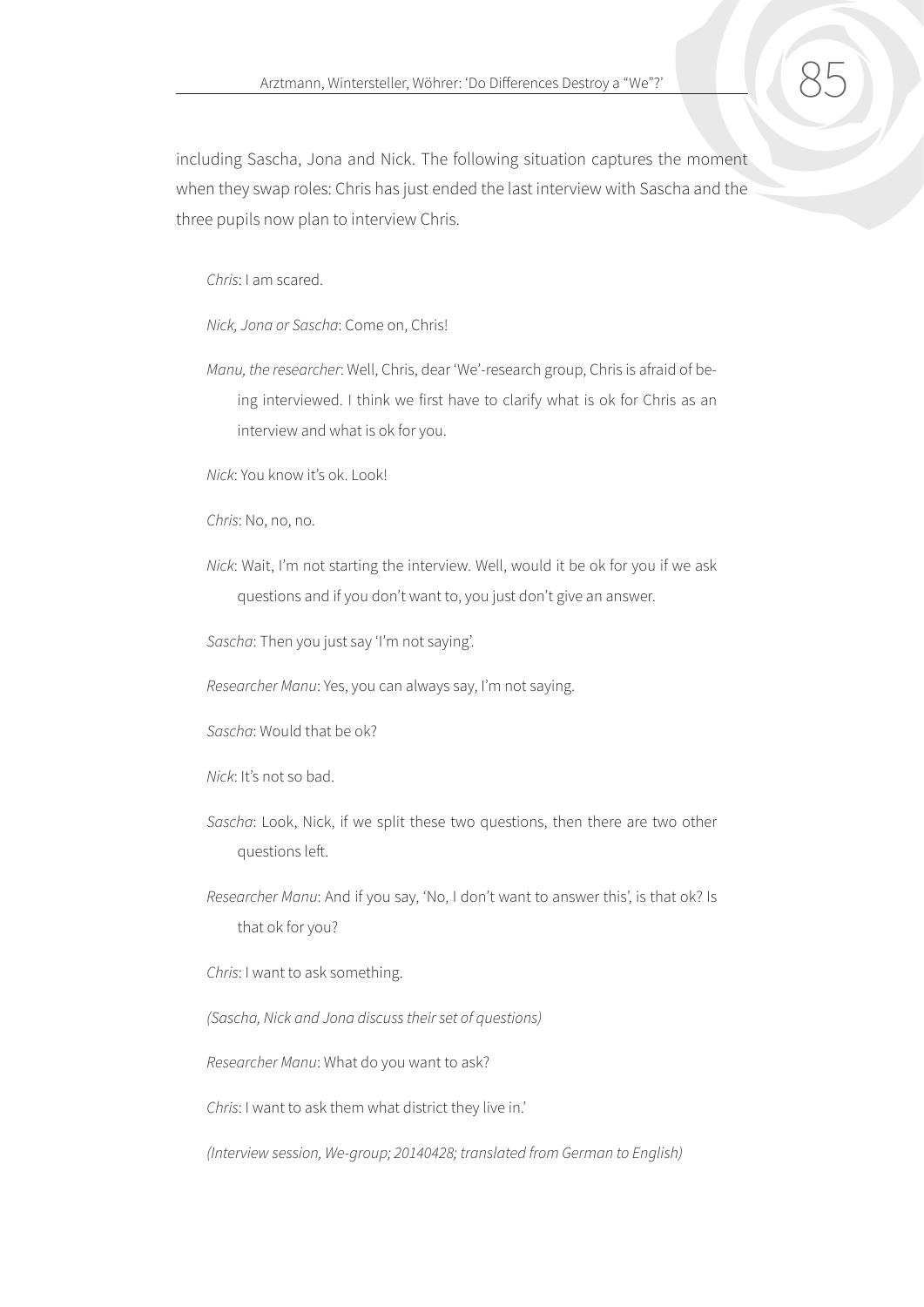This initial sequence of the interview shows many of the positions and strategies that are enacted by the different protagonists throughout the interview. By repeatedly telling the others that the interview situation is intimidating, it got obvious that Chris was afraid. Nevertheless, the three interviewers continued to discuss their own agenda of dividing up the questions, and insisted on doing the interview with Chris. In later sequences, they oscillated between accepting Chris' refusal to answer questions, and pressing the student to give them answers by repeatedly posing questions, especially about the topic of friendship and anger. They continually overstepped the boundaries Chris tried to set. The researcher Manu attempted to mediate between the desire to conduct the interview and the wish to refuse or shorten it, but was also interested in letting it happen. Implicitly, these interests indicate that the researcher is the person supervising the situation meaning that zhe has the power to continue or end the interview and to intervene and redirect the group interactions due to the adult-child hierarchy. In a collaborative research setting however, the hierarchies between adults and participating students become blurred, for the children have – or at least should have – a say in the decision making process. Nevertheless, it is the accompanying researcher who is first and foremost accountable for research ethics. The situation described above illustrates how difficult it is to mediate between ethical conduct and discarding such principles while mediating different needs in a collaborative research process. Besides, our positionality as researchers is complex as it includes f. ex. being an adult, being a trained researcher, not being a teacher, being a confidential person for some students, being partial and sharing the experience of living in/with a temporarily abled mind/body.

#### Negotiations in Practice: Talking about. Talking for. Talking with. And what about Listening?

At the beginning of the interview, all the participants negotiated whether and under what conditions it could take place. Even though Chris initially refused to do the interview at all, the student reluctantly agreed to answer the questions on the condition to refuse to answer when desired. In the first minutes, the research group accepted Chris' refusal to answer a question about hir desire to play football, but then they insisted on answers to their questions about friendship and anger. This insistence partly put Chris in a difficult position, for example when the interview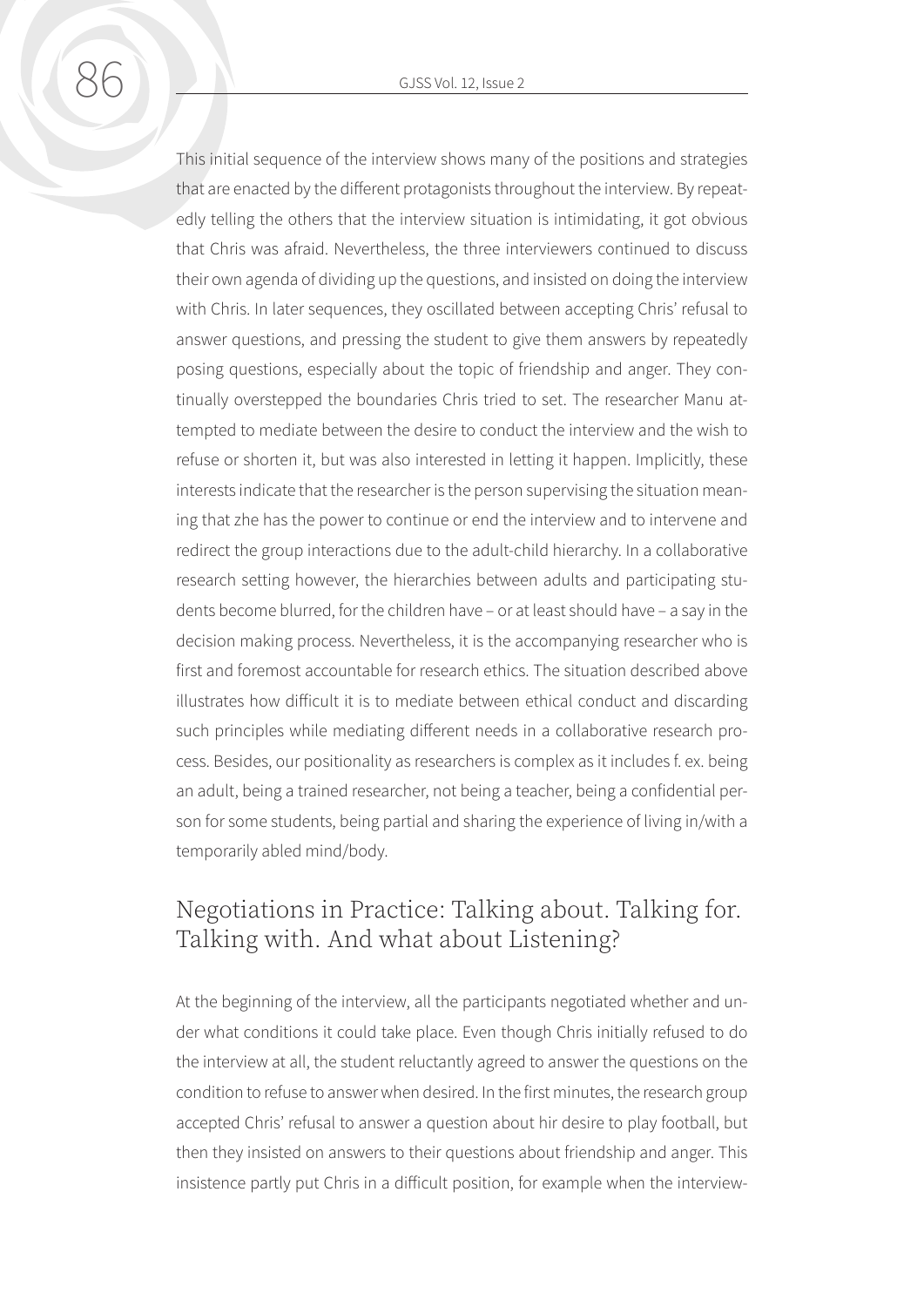ers did not accept his answer that there is only one best friend in class. It seemed that the research group wanted some confirmation of their own theories about Chris' friendships instead of listening to hir experience. It is striking that Chris, who is preconceived as not being able to control anger, remained quite calm during the whole interview, despite the interviewers' attempts to imitate everything that might make Chris angry – to the point of explicit provocation (making awkward sounds, telling Chris names, tapping Chris' leg slightly). Although it was rather the interviewers who seemed emotional, and who became impatient when Chris did not say what they wanted to hear, this research situation echoes 'compulsory ablemindedness' in the classroom by trying but failing to re-stage two clearly separated modes of conduct: Acting reasonably and calmly on the one hand and 'freaking out' and getting angry on the other. This demonstrates how disability and ability – and the exclusion of the former – are iteratively re-constructed in the classroom. In reference to Price (2009), one could argue that the three students set themselves as rational and reasonable people, against Chris, who is staged as unreasonable. By using disability as a justification for differentiation, they repeated their own inclusion into the social fabric of the class, and demarcated their position as better off.

During the interview, the research group seemed to be more interested in their own social positioning in the research group and in the classroom than in obtaining information about and with Chris. Here and in other parts of the interview, the three researchers not only negotiated doing the interview with Chris, but at the same time distributed the tasks of asking certain questions among themselves ('Look, Nick, if we split these two questions, then there are two other questions left'). The division of the questions defined who was allowed to say what during the interview. Fairness and rules in this matter were very important for the group, especially for Sascha, one student who held a structuring position. The importance of structure became even more obvious during the interview, when one student asked a question beyond the prepared questionnaire, which was promptly criticised by another interviewer.

Chris' strategies for getting heard and being articulate for hir standpoint spanned from saying 'no', to explaining the reasons ('I am scared.') to changing positions ('I want to ask something'). In addition to these strategies, Chris sometimes refused to answer a question or seemingly changed the subject. This last strategy might be a strategy of resistance, but it may also be a strategy for contributing to the interview on a different level. Although it seemed at the time that Chris was simply changing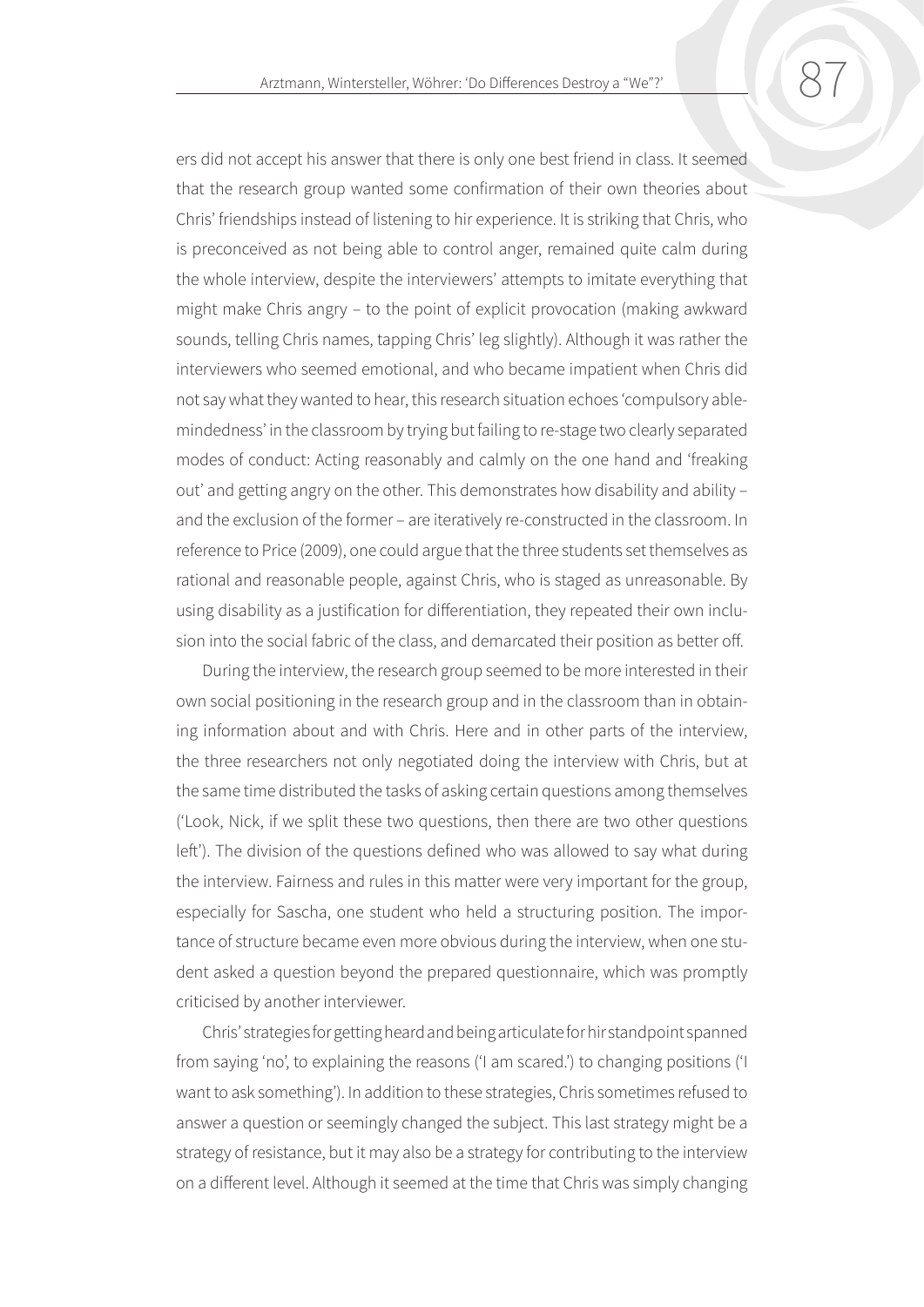the subject, the student actually contributed to the interview, but with different examples that were more distanced from the socially charged group dynamics in

class. Chris told family stories, which would have fitted perfectly well into the interview if the research group or the accompanying researcher Manu had listened more attentively. For example, Chris told a story about being forced to wear a suit and go to church, both things Chris did not want to do, at a point in the interview when Sascha, Nick and Jona were ignoring Chris' continual attempts to reject a question about what else makes hir angry. During the interview, none of the others interpreted this story a) as an answer to the question about what makes hir angry (namely to be forced to wear a suit and go to church) and b) as a way of articulating hir uneasiness with the interview situation. We realized this only later on in our analysis. This incident points to the crucial matter of listening to each other. At times, our ableist prejudices about Chris' status as mentally impaired hindered the research group as well as the accompanying researcher Manu to actually listen. In this failed PAR research moment, the researcher's and the research groups' ableism becomes visible as a network of beliefs, processes and practices that produces us as a species-typical, fully human self and body and prevents us from listening.

At school, as well as in the classical social sciences, linear thinking and concise arguing are highly valued skills and the focus of much of the training. Moreover, they seem to be a prerequisite for reaching enlightened ideas. This in fact fosters a rather narrow understanding of knowledge production in schools and academia alike. There is hardly any regard for associations or nonverbal modes of expression in interviews and other traditional modes of data gathering. Considering that different people use different modes of expression, the example above shows that we as researchers have to rethink the epistemic borders and methods that are used and taught to co-researchers. In our empirical example, it might have been better to use methods that encourage the skill of listening on the side of the epistemically privileged, instead of conducting a rather confrontational semi-structured interview.

## Being a Social Science Researcher – Responsibilities, Strategies and Blind Spots

Supporting children and young people in completing a research process comes with some challenges. Social researchers come from outside this environment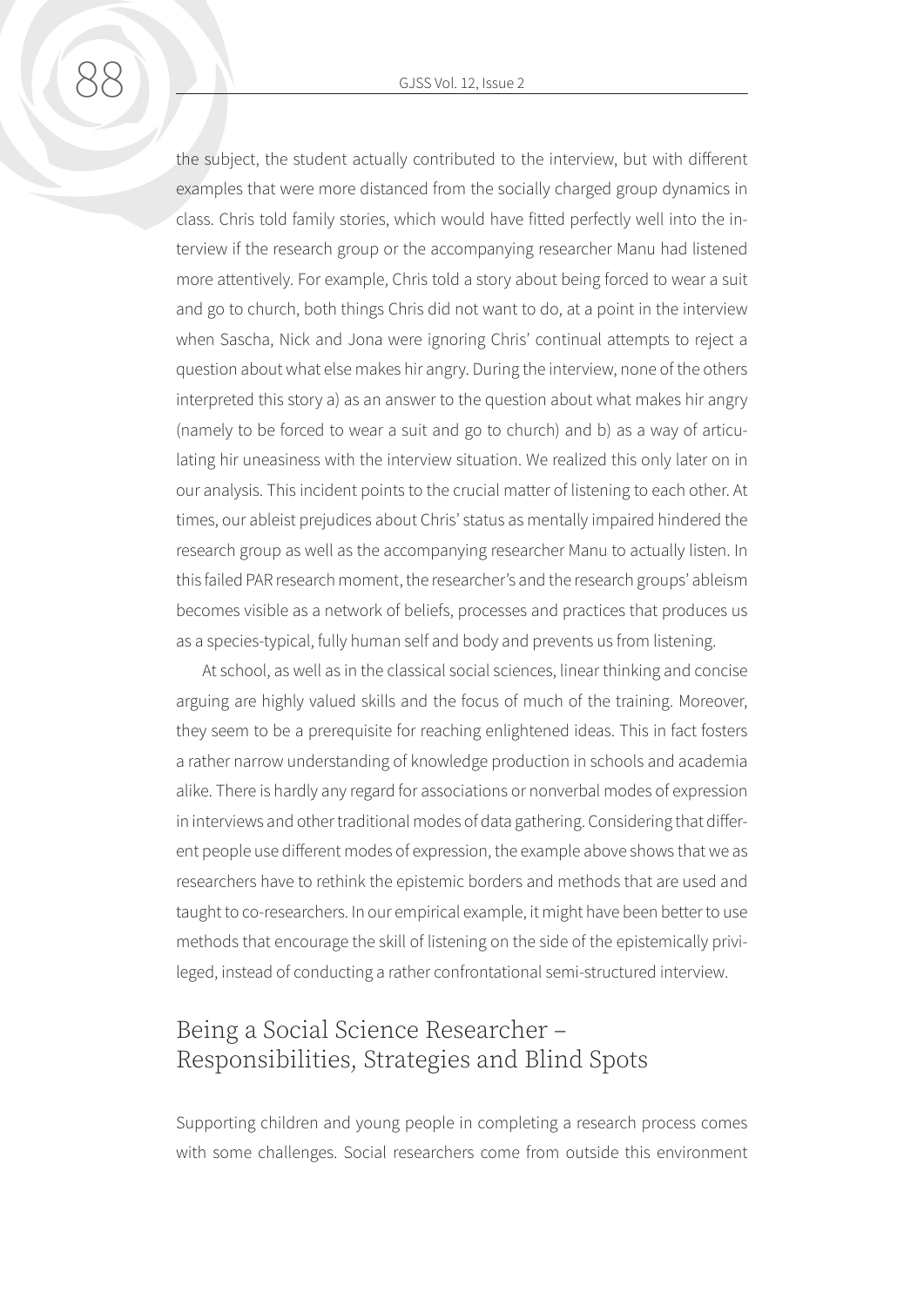and have few obligations to school requirements. They can create an environment where different topics can be discussed, and bring different tools for working together and getting information. What differentiates researchers from teachers in this setting is the lack of a pedagogical impetus on the part of the researchers, as they a) have a different goal when working with the pupils, and b) do not know the school-specific set of rules for communication. This difference might be especially important when it comes to the question of who has the authority, the voice and the means to articulate matters of interest. Yet, researchers do also have pedagogical as well as ethical demands in the situation. Moreover, they have the legal responsibility to watch over minors. These requirements may conflict with their role as observers and facilitators of open modes of exploration.

The concrete handling of hierarchies and power relations amongst and across researchers and co-researchers in a research group is a tricky task when, like in this case, we as researchers share the privileged experience of being temporarily able-minded. In our empirical example, the accompanying researcher Manu was in a position where zhe had to protect the interests of all the participants including hirs. On the one hand, zhe tried to mediate between Chris' reluctance to participate in the interview and the research group's desire to conduct the interview. Manu did this by suggesting alterations, e.g. that Chris could say no if zhe did not want to answer a question ('And if you say, 'No, I don't want to answer this', is that ok? Is that ok for you?'). On the other hand, we as social science researchers are not impartial, either. Although Manu tried to protect Chris, who was in a vulnerable position due to hir status as mentally impaired, Manu shared the desire to conduct the interview. This was because it was part of the research curriculum, and because it seemed fair, since the research group had been interviewed by Chris beforehand. Social scientists supporting such projects may find themselves in a position where they must choose between gathering data and acknowledging that some research situations may simply fail. It is a position full of ambivalences, in which the researchers have to keep in mind their own aspirations (e.g. publications about the project or reports for funding bodies), the different positions of the co-researchers and their needs and wants in the concrete situation, and their own role in the situation. In retrospect, it might have been more productive to cut off the interview at an early point to then collectively reflect on the situation, the power dynamics and the uneven capacity to listen to each other.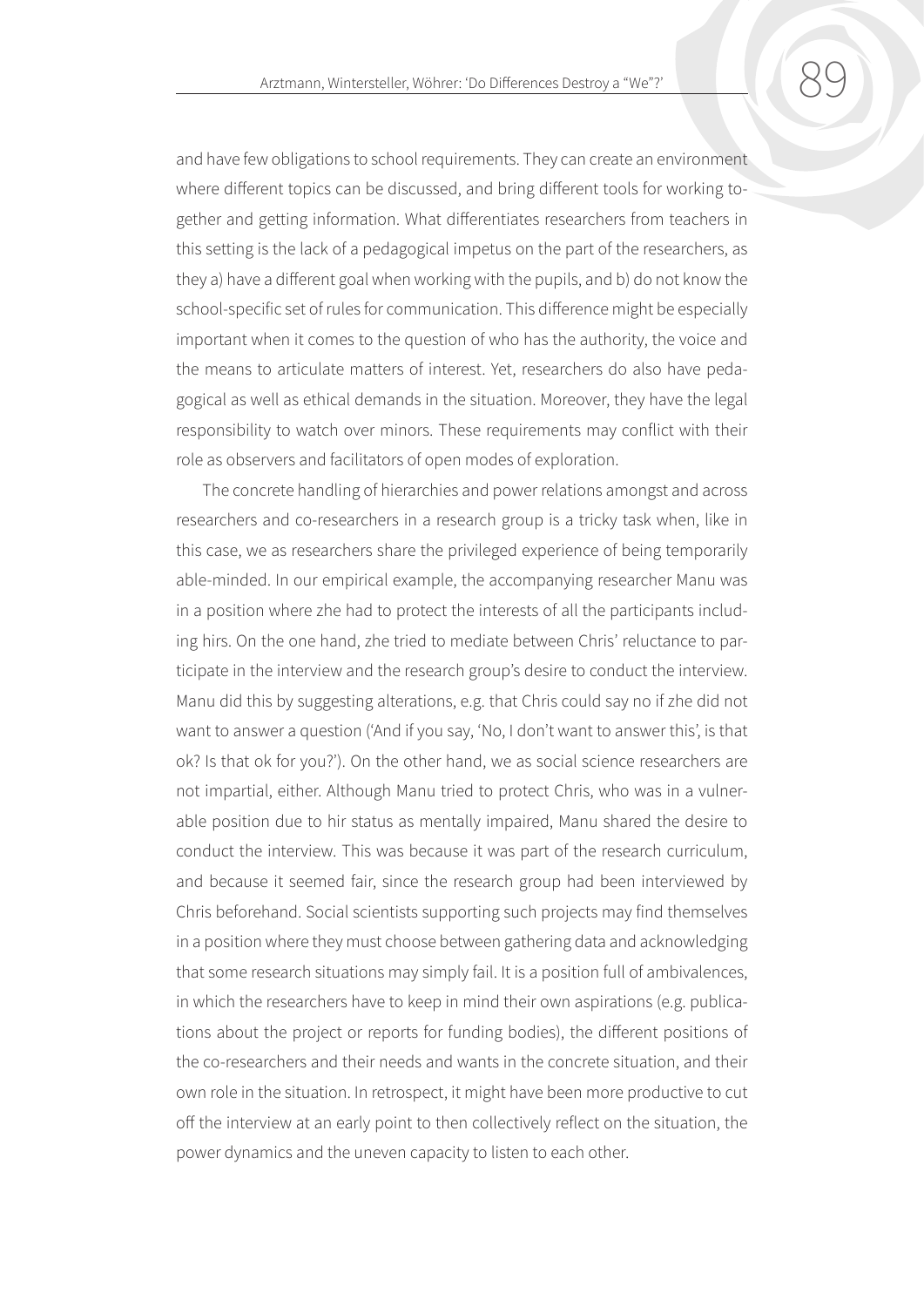## Circles of Reflections – Learning from Failures

In a collective process – such as the carrying out or the interpretation of an interview – the participants do not share the same standpoints or have the same technical and social skills. In our case, we observed that every standpoint facilitates some insights and prevents others. Jona, one co-researcher knew the position of being an outsider first hand, and could therefore articulate experiences and observations about Chris' social relations that the other group members were unaware of. Nick turned out to be very empathic towards the emotions and situations of others, but at the same time tended to be patronizing, since this co-researcher thought zhe understood other people better than they did themselves. Sascha was not really interested in understanding the positions and standpoints of others at all, but was good at structuring and planning the research process. Manu, the accompanying researcher, initiated a discussion about communication needs within the research situation, but was too torn to cut the interview off when Chris' borders were clearly overstepped. This led to different interpretations about Chris' answers. Their reflections about what Chris said in response to their questions about friendship, and why, started a discussion about friendship: who is friends with whom and why, what is a friend, and what is the difference between being friends and just being nice or not so nice to someone? The students also discussed methodological questions such as how to ask questions and how to interpret the answers in the course of a research process. The researcher Manu chose to take this failed research situation to ponder on prerequisites of knowledge production within participatory research.

Manu sensed the need to talk more about methodological issues, and gave some input about asking questions, conducting interviews and interpreting data, in order to prevent such an invasive situation in subsequent interviews. At the end of the process, all three co-researchers and we, the researchers, still had different interpretations of the question 'Do differences destroy a "we"?' but we had all gained some insights. Throughout the whole process, the co-researchers, we as researchers and at some points, the interviewee, had the chance to articulate and reflect on how to deal with these imbalances. We talked about our own positions and behaviour in the classroom, in academia, and towards students with mental disabilities. The collective process of reflection and discussion gave us an oppor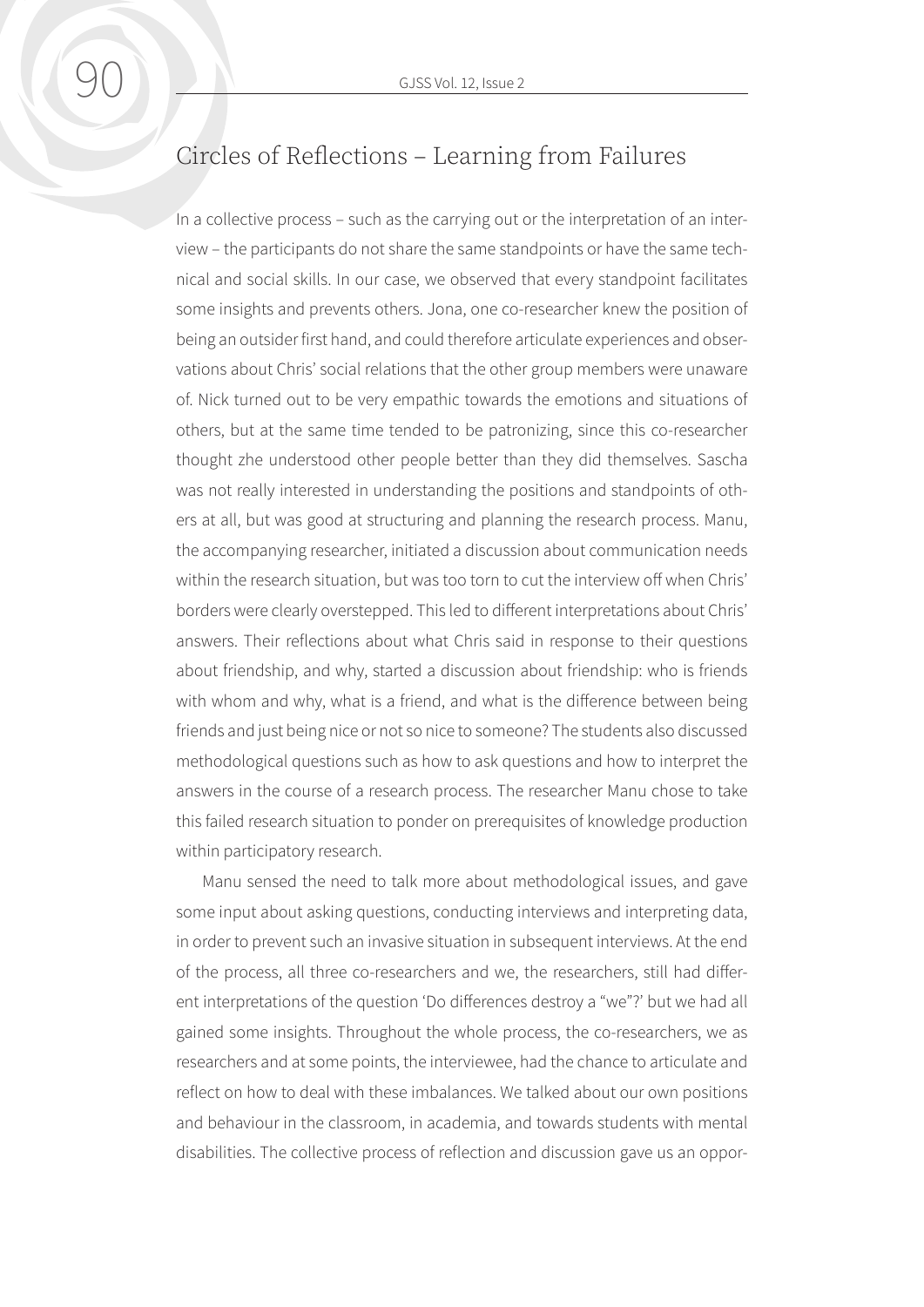tunity to articulate our own opinion, and to listen to and think about the opinions

of others. Through the tools of social science research, both the students and the accompanying researchers could distance themselves/ourselves from concrete situations and reflect on structural causes and conditions. Sascha, Nick and Jona used the theme of disability to formulate a critique about school structures and rules, and to object to boring and repetitive content in lessons and strict teachers. They used students with disability status to project their own struggles within the institution. In the interview with the teacher they were able to make their points about their feelings of being treated unfairly, and about class rules that they felt should be changed.

As shown above, the process itself involved messiness and failures in interpretations and social interactions. Collective reflection about these allowed the students and us as researchers to gain some insights. We have to keep in mind that learning how to do research needs space to fail and try again, to reflect upon research situations and implicit presumptions, and to plan how to do better.

#### Conclusion

Participatory action research aims at actively including so called 'lay persons' and persons affected by scientific research in the process of scientific knowledge production. It seeks to provide academic knowledge grounded in the experiences of people living in the fields under examination, and to bring about an improvement in their conditions. In an ideal PAR research setting, one would fulfil these aspirations by striving to cooperate as egalitarian as possible. Here, however, we wanted to point to some difficulties which arise from power imbalances, and from the different aims and motivations of participants in a research project. While it is usually the difference between trained researchers and co-researchers that is most elucidated in PAR literature – and even texts explicitly addressing the challenges of PAR usually concentrate on this line of differentiation (e.g. Grant et al. 2008) – we focused on hierarchies, differences and conflicts within and across different co-researchers and researchers, and on our own (partly failed) attempts to handle these.

In the given example we can see that it is not easy to provide everybody with adequate space to articulate hirself equally in a research group setting. We could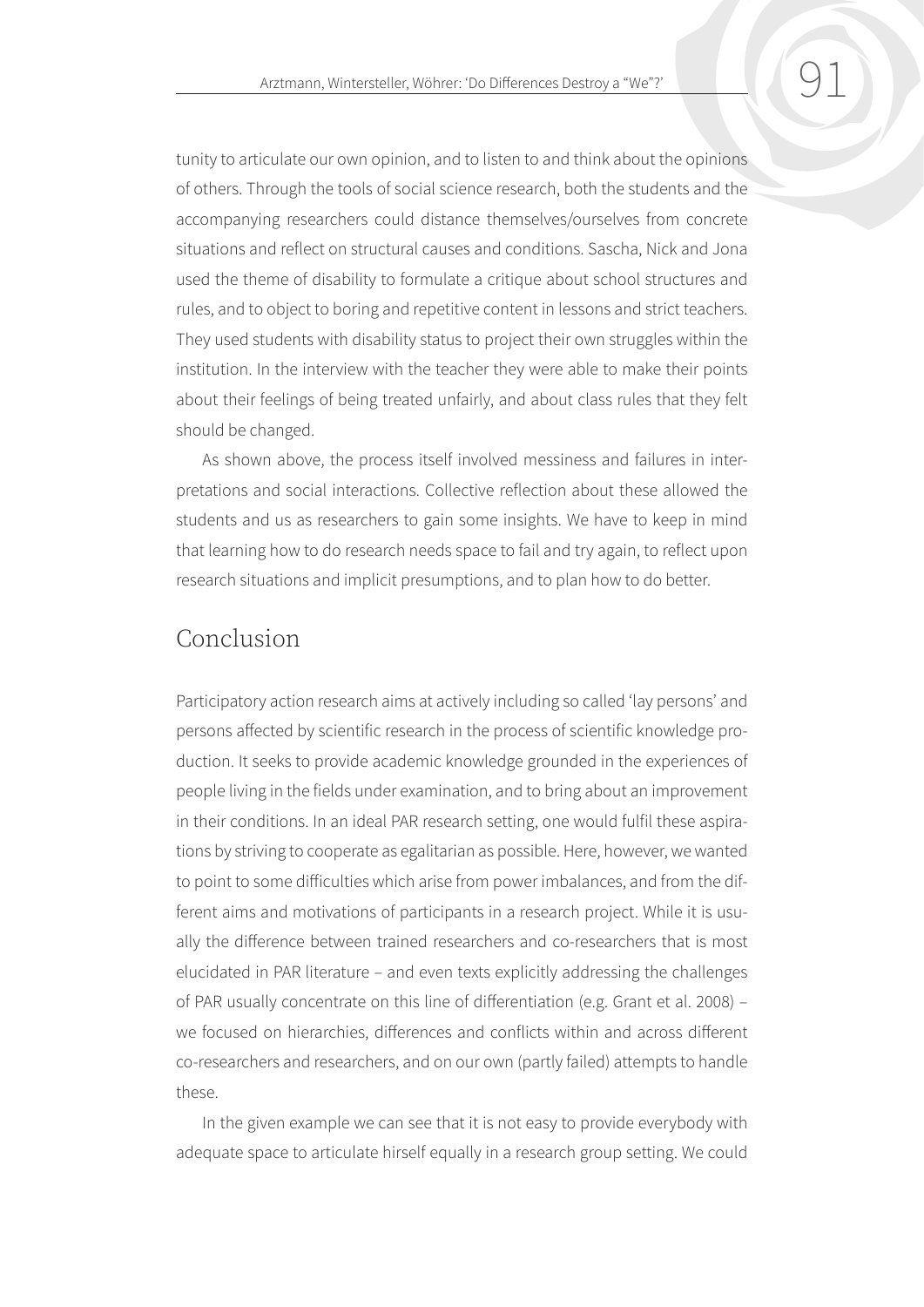show how the people involved – the interviewers, the interviewee and the accompanying social science researchers – struggled to find a common language to listen to and talk to each other, and negotiated interests and power while doing research together. As a conclusion, we suggest two points for consideration concerning hierarchies and power relations among co-researchers in participatory action research projects, and some possible strategies to deal with them.

1) One main aspect of knowledge production in PAR is co-operation between people with different social positions. Although every position is supposed to be equally heard and recognized, and although research opens up new spaces for articulating matters of interest, these positions are still hierarchically interrelated. Some students have more (socially approved) skills to articulate their issues than others. Researchers as well as teachers may share certain privileged/minoritarian experiences. These are shaped by and shape interactions with teachers, as well as with researchers. The concrete handling and counterbalancing of hierarchies and power relations among co-researchers in a research group is a tricky task when, like in this case, the researchers share the privileged experience of being temporarily able-minded/able-bodied. Reflecting on these power relations with the coresearchers is an important step in the research process, as it helps researchers and co-researchers to understand structures within the group as well as within institutions and organizations. Furthermore, it encourages the participants to reflect on their own actions, options and obstacles. Even in the planning phase of a PAR project, we recommend allowing space and time for conflicts. Otherwise the results and the implementation of the research in each of the social worlds involved will reproduce untroubled power relations.

2) Another important point for participatory action research practitioners concerns the use of methods during a project. In many PAR projects, three layers of research occur. There is the first layer of participatory research, conducted by researchers and co-researchers together. This layer is mostly well described in the literature about PAR, and often involves traditional as well as non-traditional methods. The second layer consists of project planning and scientific outputs such as this article, carried out solely by the social scientists. The third layer comprises the research that is done by the co-researchers themselves. The set of methods taught to co-researchers is hardly ever described in the literature. We suggest that co-researchers should be taught to use non-canonical, e.g. visual and performative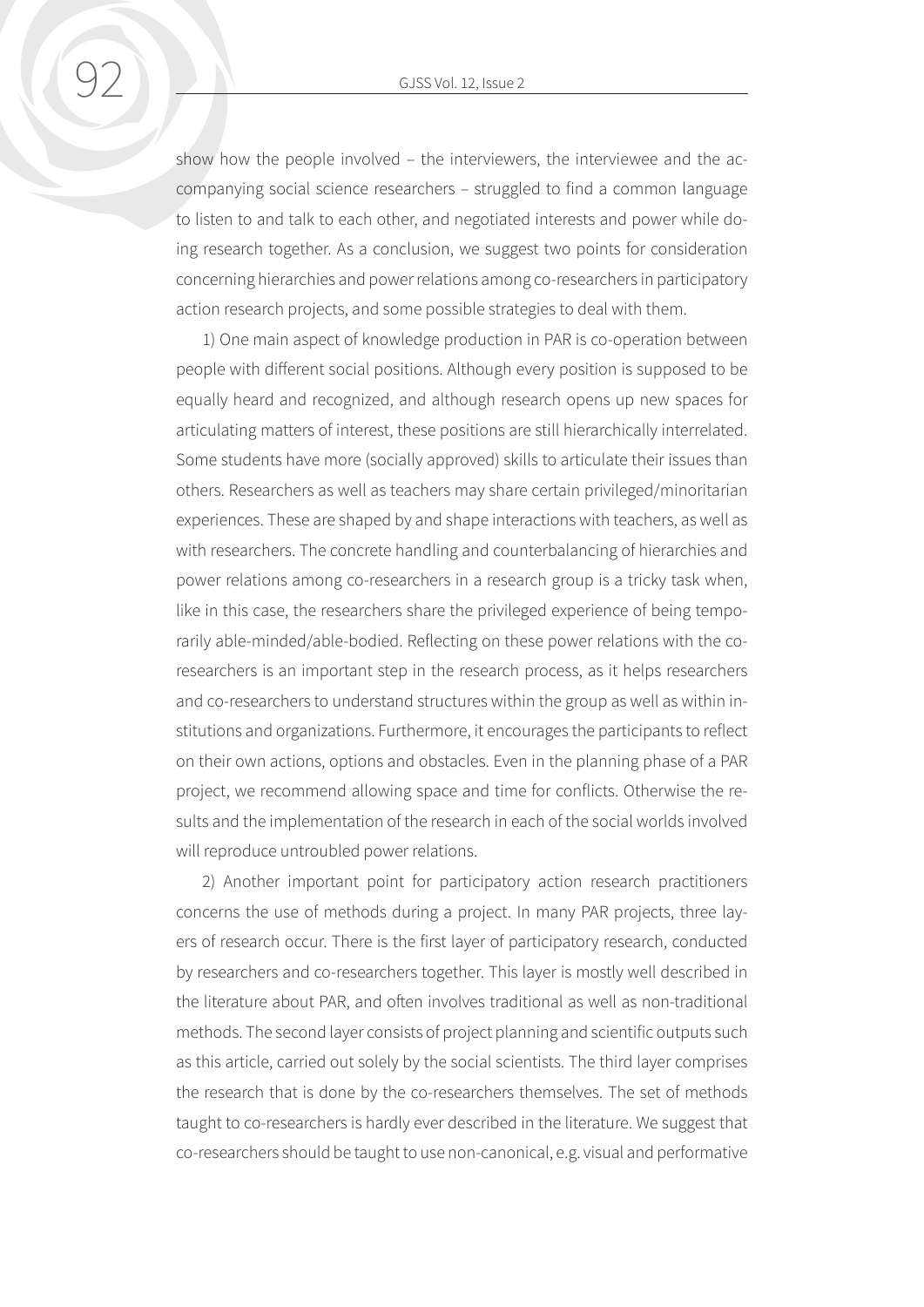methods like theatre of the oppressed, etc. Having a broader repertoire of methods enhances the appropriateness of the tools deployed. This is important not only for young people, but for many kinds of co-researchers e.g. when researching people who are illiterate or do not have a good command of the dominant language.

Finally, we see it as the task of the trained social scientists to provide co-researchers – young and old – with the means, the time and the space to reflect on differences and power relations within and across all groups of research participants. By calling attention to the ableist, normative assumption as unfolded in Garland-Thomsons Sitpoint Theory (2002), we conclude that it is key not to perceive the world without scrutinizing the normative orderings of our location. From this vantage point, we daily have to unlearn the construction of an other based on everything that is in any way deficient to an imagined norm.

#### Endnotes

- In our research project most of the 'academic' outcomes such as articles and conference papers were produced by the accompanying researchers without the pupils' cooperation. This is mostly due to the common focus of the project elaborated with the teachers and students, which prioritized the collaborative data gathering and analysis as well as presentations in the school context before the written text production. Nevertheless, pupils were authors and co-authors of several texts in our forthcoming book (Wöhrer et al. forthcoming). .
- <sup>2</sup> As the students used ambivalent gender identities for themselves in some of our interactions, we did not want to attribute them more rigid categories than they would use for themselves. Therefore we use gender-neutral names as pseudonyms for the students and the researcher as well. Accordingly, we also use the gender-neutral pronoun 'zhe', 'hir' and 'hirself'.
- They chose the topic and created the research question, rather an abstract one in our view. The German original was 'Machen Unterschiede ein "wir" kaputt?'

#### References

- Bragg, Sara. 2001. Taking a Joke: Learning from the voices we don't want to hear. *Forum* 43(2): 70–73.
- Feichter, Helene*. 2014. Schülerinnen und Schüler erforschen Schule. Möglichkeiten und Grenzen*. Wiesbaden: Springer VS.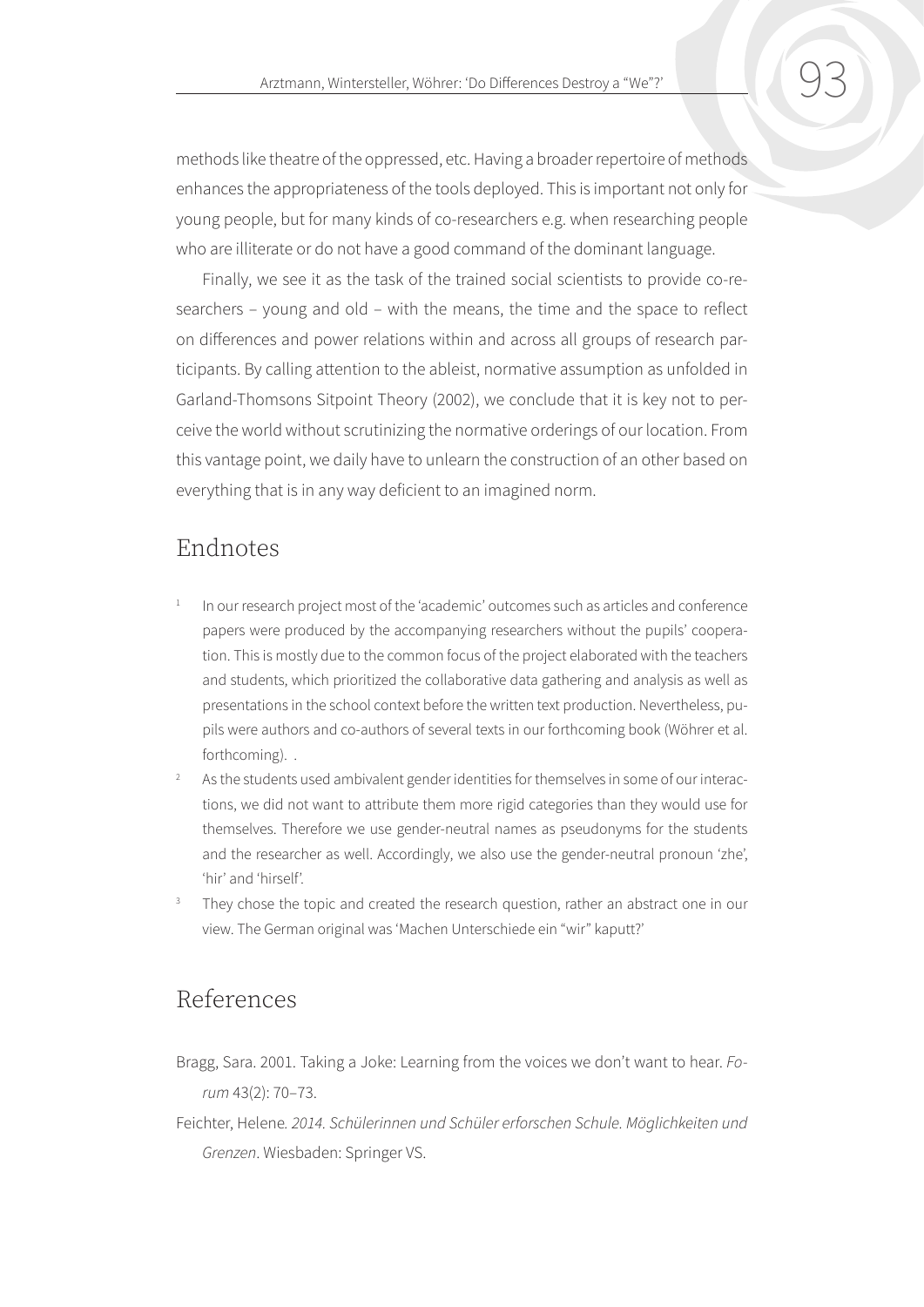Froschauer, Ulrike and Lueger, Manfred. 1992. *Das qualitative Interview zur Analyse sozialer Systeme*. Wien: WUV-Universitätsverlag.

- Garland-Thomson, Rosemarie. 2002. Integrating Disability, Transforming Feminist Theory [print]. *NWSAJ* 14(3): 1–32.
- Garland-Thomson, Rosemarie. 2011. Misfits: A Feminist Materialist Disability Concept. *Hypatia: A Journal of Feminist Philosophy* 26, 3: 591–609.

Groundwater-Smith, Susan, Docket, Sue and Bottrell, Dorothy. 2015. *Participatory Research with Children and Young People*. Los Angelos et al.: Sage.

Grant, Jill, Nelson, Geoff and Mitchell, Terry. 2008. Negotiating the Challenges of Participatory Action Research. Relationships, power, participation, change and credibility. In: Reason, Peter and Bradbury, Hilary eds. 2009. *The Sage Handbook of Action Research. Participative Inquiry and Practice*. Los Angeles et al.: Sage: 589–601.

- Haraway, Donna. 1988. Situated Knowledges. The Science Question in Feminism and the Privilege of Partial Perspective. In *Feminist Studies* 14(3): 575–599.
- Harding, Sandra ed. 2004. *The feminist standpoint theory reader. Intellectual and political controversies*. New York and London: Routledge.
- Hill, Joanne. 2013. Using Participatory and Visual Methods to Address Power and Identity in Research With Young People. *GJSS* 10(2): 132–151.
- Kafer, Allison. 2013. *Feminist, Queer, Crip*. Bloomington: Indiana University Press.
- Kellett, Mary. 2010. Small Shoes, Big Steps! Empowering Children as Active Researchers. In *American Journal of Community Psychology* 46(1–2): 195–203.
- Kemmis, Stephen and McTaggart, Robin. 2000. Participatory action research. In Norman. K. Denzin & Yvonna S. Lincoln Eds. *Handbook of qualitative research* (2nd ed.). Thousand Oaks: Sage: 567–605.
- Campbell, Fiona Kumari. 2009. *Contours of Ableism: The Production of Disability and Abledness*. Hampshire and New York: Palgrave Macmillan.
- Longino, Helen. 1990. *Science as social knowledge. Values and objectivity in scientific inquiry*. Princeton: Princeton University Press.
- Prout, Alan and James, Alison. 1996. A New Paradigm for the Sociology of Childhood? Provenance, Promise and Problems. In James, Allison and Prout, Alan eds. *Constructing and Reconstructing Childhood: Contemporary Issues in the Sociological Study of Childhood*. London et al: The Falmer Press: 7–34.
- Price, Margaret. 2009. *Mad at School. Rhetorics of Mental Disability and Academic Life*. Ann Arbor: University of Michigan Press.